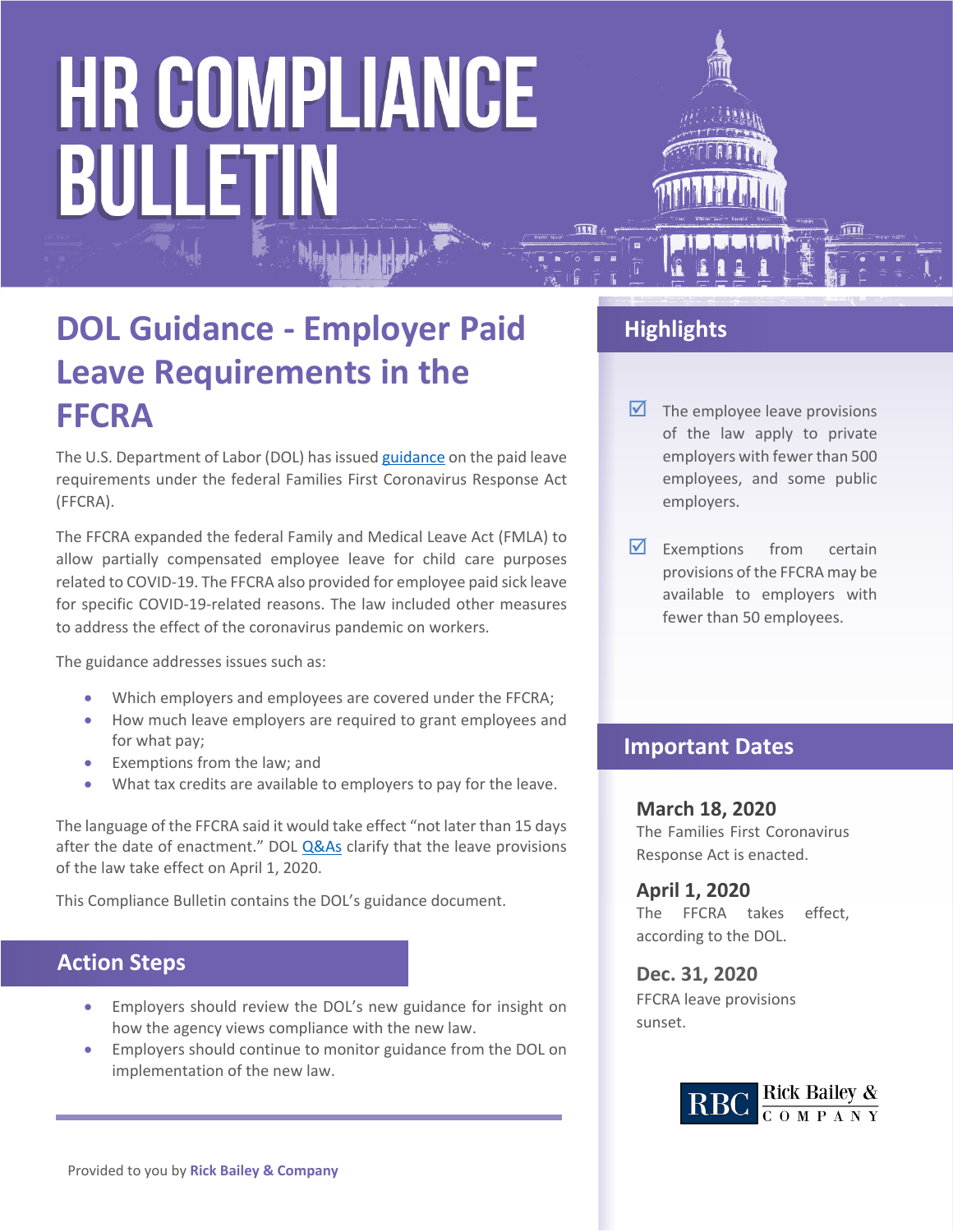## **HR COMPLIANCE BULLETIN**



#### **Overview**

The FFCRA requires certain employers to provide their employees with paid sick leave or expanded family and medical leave for specified reasons related to COVID-19. The DOL's Wage and Hour Division administers and enforces the new law's paid leave requirements. The language of the FFCRA said it would take effect "not later than 15 days after the date of enactment." DOL [Q&As](https://www.dol.gov/agencies/whd/pandemic/ffcra-questions) clarify that the leave provisions of the law take effect on April 1, 2020.

In general, the FFCRA requires covered employers to provide the following to **all employees:**

- *Two weeks (up to 80 hours) of paid sick leave at an employee's regular rate of pay* where the employee is unable to work because the employee is quarantined (pursuant to federal, state or local government order or advice of a health care provider) or experiencing COVID-19 symptoms and seeking a medical diagnosis; or
- *Two weeks (up to 80 hours) of paid sick leave at two-thirds an employee's regular rate of pay* where an employee is unable to work because of a bona fide need to care for an individual subject to quarantine (pursuant to federal, state or local government order or advice of a health care provider), or care for a child (under 18 years of age) whose school or child care provider is closed or unavailable for reasons related to COVID-19, or the employee is experiencing a substantially similar condition as specified by the Secretary of Health and Human Services, in consultation with the Secretaries of the Treasury and Labor.

In addition, a covered employer must provide the following to **employees whom it has employed for at least 30 days:**

 *Up to an additional 10 weeks of paid expanded family and medical leave at two-thirds the employee's regular rate of pay* where an employee is unable to work due to a bona fide need for leave to care for a child whose school or child care provider is closed or unavailable for reasons related to COVID-19.

#### **Covered Employers**

The paid sick leave and expanded family and medical leave provisions of the FFCRA apply to certain public employers and private employers with fewer than 500 employees. Small businesses with fewer than 50 employees may qualify for exemption from the requirement to provide leave due to school closings or child care unavailability if the leave requirements would jeopardize the viability of the business as a going concern.

Most employees of the federal government are not covered by the expanded family and medical leave provisions of the FFCRA. However, federal employees covered by Title II of the FMLA are covered by the FFCRA's paid sick leave provision.

#### **Qualifying Reasons for Leave**

Under the FFCRA, an employee qualifies for paid sick time if the employee is unable to work (**or unable to telework**) due to a need for leave because the employee:

- 1) Is subject to a federal, state or local quarantine or isolation order related to COVID-19;
- 2) Has been advised by a health care provider to self-quarantine related to COVID-19;
- 3) Is experiencing COVID-19 symptoms and is seeking a medical diagnosis;
- 4) Is caring for an individual subject to an order described in (1) or self-quarantine as described in (2);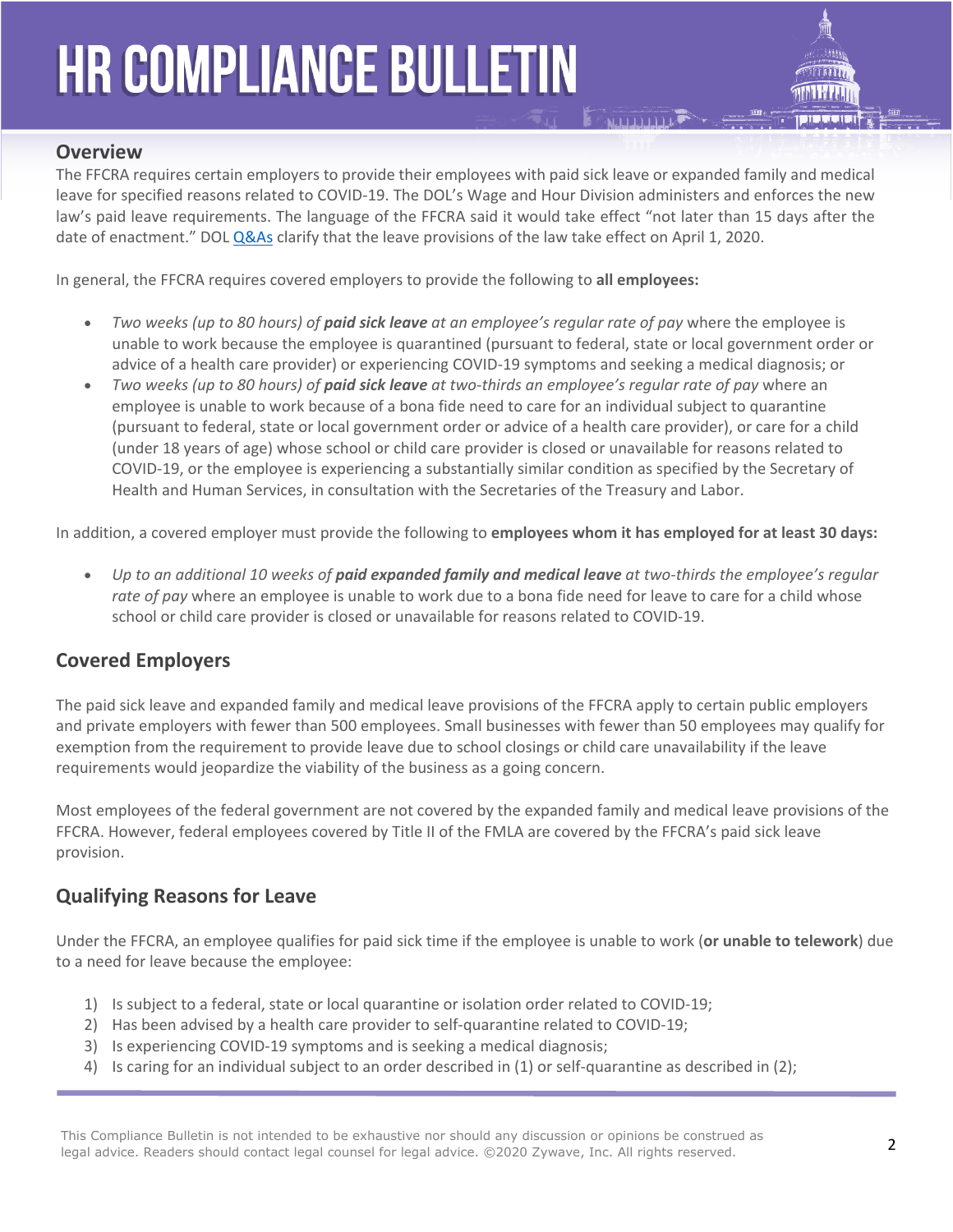### **HR COMPLIANCE BULLETIN**

- 5) Is caring for a child whose school or place of care is closed (or child care provider is unavailable) for reasons related to COVID-19; or
- 6) Is experiencing any other substantially similar condition specified by the Secretary of Health and Human Services, in consultation with the Secretaries of Labor and Treasury.

Under the FFCRA, an employee qualifies for expanded family leave if he or she is caring for a child whose school or place of care is closed (or child care provider is unavailable) for reasons related to COVID-19.

#### **Duration of Leave**

**For reasons (1)-(4) and (6):** A full-time employee is eligible for up to 80 hours of leave, and a part-time employee is eligible for the number of hours of leave that the employee works on average over a two-week period.

**For reason (5):** A full-time employee is eligible for up to 12 weeks of leave at 40 hours a week, and a part-time employee is eligible for leave for the number of hours that the employee is normally scheduled to work over that period.

#### **Calculation of Pay**

**For leave reasons (1), (2), or (3):** Employees taking leave must be paid at either their regular rate or the applicable minimum wage, whichever is higher, up to \$511 per day and \$5,110 in the aggregate (over a two-week period).

**For leave reasons (4) or (6):** Employees taking leave must be paid at two-thirds their regular rate or two-thirds the applicable minimum wage, whichever is higher, up to \$200 per day and \$2,000 in the aggregate (over a two-week period).

**For leave reason (5):** Employees taking leave shall be paid at two-thirds their regular rate or two-thirds the applicable minimum wage, whichever is higher, up to \$200 per day and \$12,000 in the aggregate (over a 12-week period—two weeks of paid sick leave followed by up to 10 weeks of paid expanded family and medical leave).

**Tax Credits:** Covered employers qualify for dollar-for-dollar reimbursement through tax credits for all qualifying wages paid under the FFCRA. Qualifying wages are those paid to an employee who takes leave under the Act for a qualifying reason, up to the appropriate per diem and aggregate payment caps. Applicable tax credits also extend to amounts paid or incurred to maintain health insurance coverage. For more information, please see the Department of the Treasury's website.

**Employer Notice:** Each covered employer must post in a conspicuous place on its premises a notice of FFCRA requirements. A model notice was expected to be available on March 25, 2020.

**Prohibitions:** Employers may not discharge, discipline or otherwise discriminate against any employee who takes paid sick leave under the FFCRA and files a complaint or institutes a proceeding under or related to the FFCRA.

**Penalties and Enforcement:** Employers that violate the first two weeks' paid sick time or unlawful termination provisions of the FFCRA will be subject to the penalties and enforcement described in Sections 16 and 17 of the Fair Labor Standards Act. Employers that violate the provisions providing for up to an additional 10 weeks of paid leave to